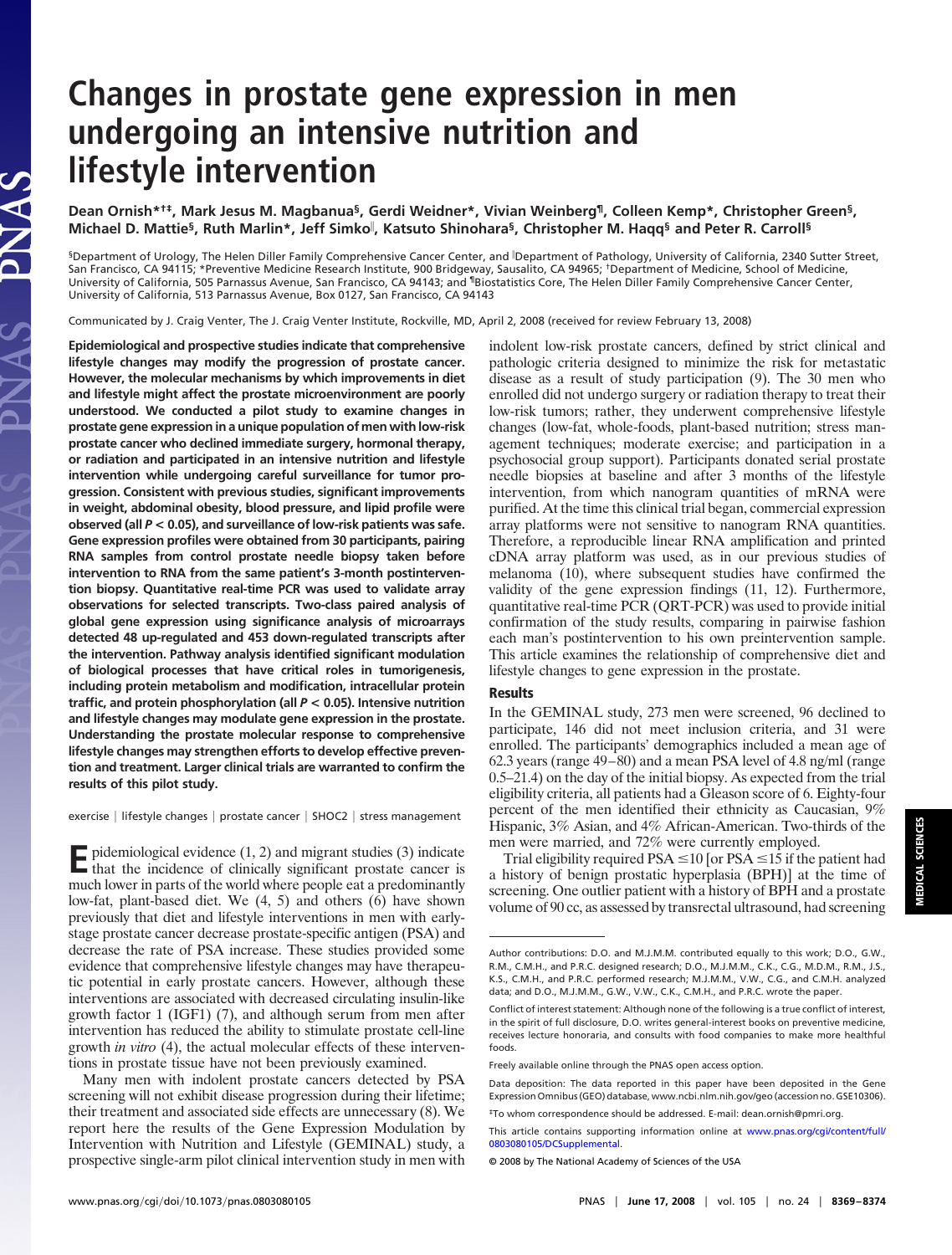| Table 1. Cardiovascular risk factors and psychological functioning at baseline and 3 months |  |  |  |
|---------------------------------------------------------------------------------------------|--|--|--|
|                                                                                             |  |  |  |

|                                | Baseline,        | 3 months,<br>Mean $\pm$ SD | Mean change,<br>3-month baseline | 95% CI of change |         |         |
|--------------------------------|------------------|----------------------------|----------------------------------|------------------|---------|---------|
| Variable                       | Mean $\pm$ SD    |                            |                                  | Lower            | Upper   | P*      |
| Cardiovascular risk factors    |                  |                            |                                  |                  |         |         |
| BMI                            | $26.5 \pm 3.6$   | $23.9 \pm 3.0$             | $-2.6$                           | $-3.0$           | $-2.2$  | < 0.001 |
| Systolic blood pressure, mmHg  | $129.5 \pm 15.1$ | $120.3 \pm 12.6$           | $-9.2$                           | $-13.8$          | $-4.6$  | < 0.001 |
| Diastolic blood pressure, mmHq | $68.2 \pm 10.7$  | $62.8 \pm 10.3$            | $-5.4$                           | $-8.4$           | $-2.3$  | < 0.002 |
| LDL, mg/dl                     | $121.7 \pm 28.2$ | $87.6 \pm 25.1$            | $-34.2$                          | $-41.6$          | $-26.8$ | < 0.001 |
| HDL, mg/dl                     | $48.5 \pm 12.7$  | $40.2 \pm 12.1$            | $-8.3$                           | $-11.5$          | $-5.2$  | < 0.001 |
| Total cholesterol, mg/dl       | $191.7 \pm 33.1$ | $146.5 \pm 31.6$           | $-45.2$                          | $-54.4$          | $-36.0$ | < 0.001 |
| LDL/HDL ratio                  | $2.7 \pm 1.0$    | $2.3 \pm 0.8$              | $-0.4$                           | $-0.6$           | $-0.1$  | < 0.002 |
| Triglycerides, mg/dl           | $107.0 \pm 72.1$ | $93.6 \pm 46.3$            | $-13.4$                          | $-32.3$          | 5.5     | 0.158   |
| C-reactive protein (In)        | $0.12 \pm 1.1$   | $-0.14 \pm 1.3$            | $-0.26$                          | $-0.64$          | 0.12    | 0.168   |
| Psychological functioning      |                  |                            |                                  |                  |         |         |
| $SF-36$                        |                  |                            |                                  |                  |         |         |
| Mental component summary       | $49.7 \pm 11.8$  | $56.2 \pm 5.5$             | 6.5                              | 2.6              | 10.3    | < 0.003 |
| Physical component summary     | $54.7 \pm 4.9$   | $55.4 \pm 5.5$             | 0.8                              | $-1.5$           | 3.0     | 0.485   |
| Impact of Event Scale          |                  |                            |                                  |                  |         |         |
| Intrusive thoughts             | $6.2 \pm 5.6$    | $3.7 \pm 4.8$              | $-2.5$                           | $-4.2$           | $-0.8$  | < 0.01  |
| Avoidance                      | $10.1 \pm 6.8$   | $7.1 \pm 5.8$              | $-3.0$                           | $-5.9$           | $-0.1$  | < 0.05  |

\*Paired-samples *t* test, two-tailed.

PSAs of 11.6–12.1 ng/ml, meeting eligibility criteria, but had a PSA of 21.4 ng/ml on the day of initial biopsy. After the 3-month intervention, this patient's PSA decreased to 13.9 ng/ml, and his prostate volume decreased to 75 cc. All other participants had screening and initial biopsy-day PSA values of  $\leq 10$  ng/ml.

The study was safe, with no adverse events observed. The dosage of all concomitant medications remained stable through the 3-month assessment, with the exception of one participant whose dosage of a statin drug was reduced. One of 31 study participants was referred for surgery based on the result of his 3-month follow-up biopsy, which showed an increased tumor Gleason score of  $3 + 4$  compared with his baseline Gleason of  $3 + 3$ .

As seen in Table 1, baseline body mass index (BMI), systolic blood pressure, and LDL cholesterol were all somewhat elevated. Quality of life scores were near the SF-36 highest-quartile cutoff score for physical health  $($ >55.7) and near the lowest-quartile cutoff score for mental health  $(\leq 49.9)$  (24). The psychological distress reported in this sample was comparable with the level of distress reported by other men diagnosed with prostate cancer (mean duration from diagnosis to study entry was 12.3 months) by using the Impact of Event scale (26).

Patients were able to adhere closely to the lifestyle recommendations. After 3 months, they reported consuming  $11.6\%$  (SD = 3.0) of fat calories per day, exercising  $>$  3.6 h per week (SD = 1.5), and practicing stress management 4.5 h per week (SD  $= 2.0$ ). A significant improvement in cardiovascular disease risk factors was observed, including reductions in BMI, systolic and diastolic blood pressure, and lipids (Table 1). Waist circumference decreased from 97.2  $\pm$  11.1 cm to 89.5  $\pm$  9.2 cm (*P* < 0.001). Triglycerides and C-reactive protein decreased, although these trends did not reach



Fig. 1. Plot of two class pairwise SAM (false discovery rate of <0.10). Forty-eight transcripts were up-regulated (red) and 453 transcripts were down-regulated (green) in morphologically normal prostate after a comprehensive diet and lifestyle intervention.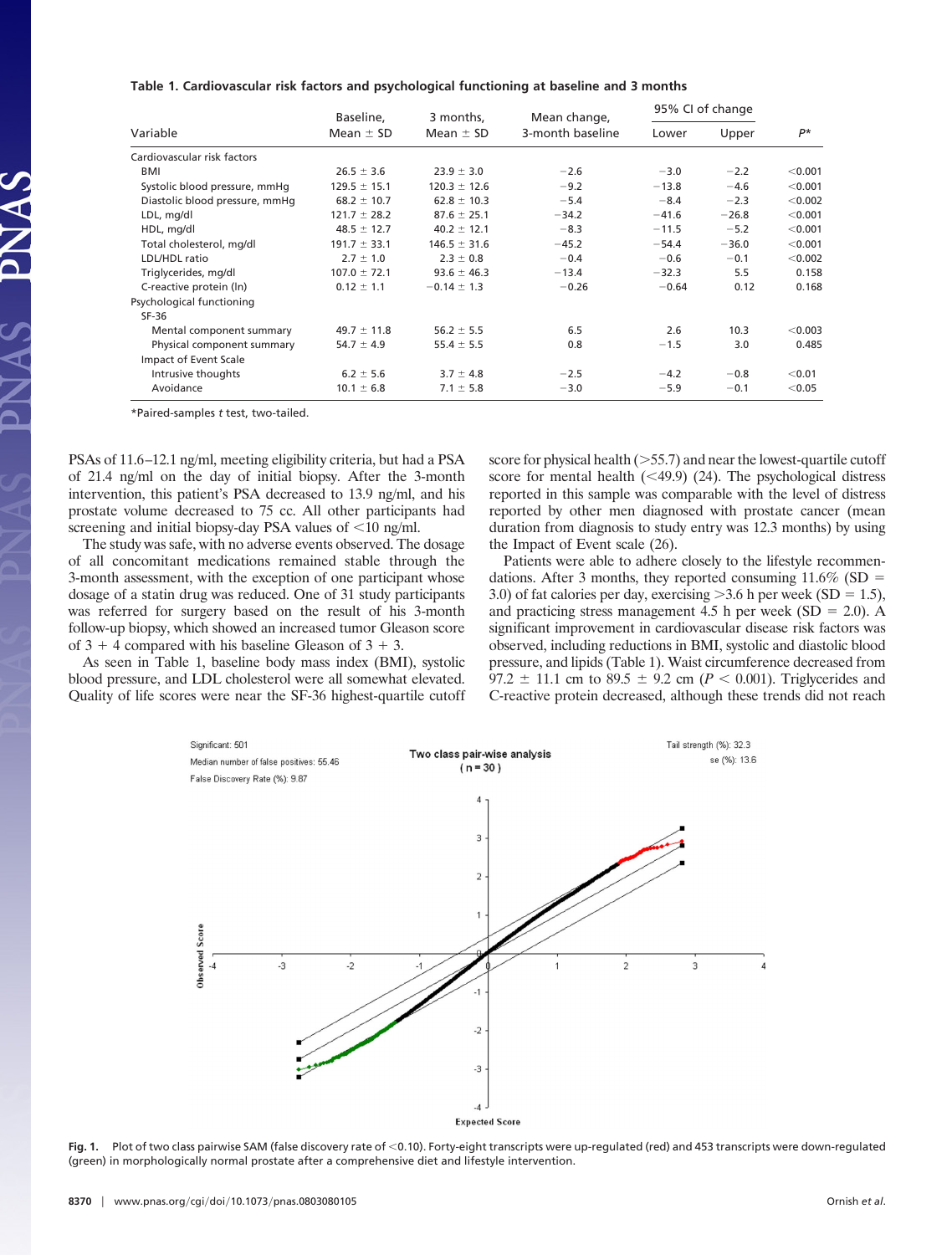**Table 2. Up-regulated and down-regulated transcripts in paired pre- and post- diet/lifestyle intervention in normal prostate biopsy samples**

| Transcripts       | <b>SAM</b><br>ranking | Unigene or genome database name                 |
|-------------------|-----------------------|-------------------------------------------------|
| Down-regulated    |                       |                                                 |
| RAN               | 1                     | RAN, member RAS oncogene family                 |
| SHOC <sub>2</sub> | 2                     | Soc-2 suppressor of clear homolog (C. elegans)  |
| EST chromosome 18 | 3                     | Transcribed sequence chromosome 18              |
| ITGA10            | 4                     | Integrin, $\alpha$ 10                           |
| <b>SLC35D1</b>    | 5                     | Solute carrier family 35 member D1              |
| MMP9              | 6                     | Matrix metallopeptidase 9                       |
| DENND1B           | 7                     | DENN/MADD domain containing 1B                  |
| <b>RNF150</b>     | 8                     | Ring finger protein 150                         |
| HIPK1             | 9                     | Homeodomain interacting protein kinase 1        |
| NUS <sub>1</sub>  | 12                    | Nuclear undecaprenyl pyrophosphate synthase 1   |
| <b>SBNO</b>       | 13                    | Strawberry notch homolog 1 (Drosophila)         |
| IMAGE:4610527     | 14                    | Transcribed sequence chromosome 18, 4610527     |
| GPD1L             | 15                    | Glycerol-3-phosphate dehydrogenase 1-like       |
| ZE03F06           | 16                    | Transcribed sequence chromosome 1, ZE03F06      |
| KIAA0141          | 18                    | <b>KIAA0141</b>                                 |
| <b>ACLY</b>       | 19                    | ATP citrate lyase                               |
| SUB <sub>1</sub>  | 20                    | SUB1 homolog (S. cerevisiae)                    |
| KLF6              | 21                    | Kruppel-like factor 6                           |
| <b>CRKRS</b>      | 22                    | Cdc2-related kinase, arginine/serine-rich       |
| FLT1              | 23                    | Fms-related tyrosine kinase 1                   |
| Up-regulated      |                       |                                                 |
| NR <sub>2F1</sub> | 1                     | Nuclear receptor subfamily 2, group F, member 1 |
| BC029658          | $\overline{2}$        | Transcribed sequence BC029658                   |
| ZNF250            | 3                     | Zinc finger protein 250                         |
| EST chromosome 8  | 12                    | Transcribed sequence chromosome 8               |
| C21orf131         | 13                    | Chromosome 21 open reading frame 131            |
| C11orf71          | 15                    | Chromosome 11 open reading frame 71             |
| ZNF160            | 20                    | Zinc finger protein 160                         |
| <b>KIAA1843</b>   | 21                    | <b>KIAA1843</b>                                 |
| CR627148          | 22                    | Transcribed sequence CR627148                   |
| C6orf217          | 29                    | Chromosome 6 open reading frame 217             |

statistical significance. Total PSA did not change significantly (from  $4.8 \pm 3.9$  to  $4.6 \pm 3.4$  ng/ml;  $P = 0.48$ ), although percent free PSA was improved, from  $17.5 \pm 7.4$  to  $18.9 \pm 8.3$  ( $P = 0.05$ ).

Patients reported significant reductions in psychological distress associated with prostate cancer, as indicated by lower scores on the intrusive and avoidant thoughts subscales of the Impact of Event scale. Mental health-related quality of life also improved, with increases in the Mental Component Summary score of the SF-36, although physical health-related quality of life was stable.

Each man underwent control prostate needle biopsy at baseline and an experimental biopsy after 3 months of intervention. Of the 31 patients enrolled, 30 were evaluable for gene expression, and one patient sample was excluded because the biopsy tissue did not contain sufficient prostate epithelium. The paired-specimen design, where each man provided his own control tissue, minimized the chance that interpatient differences in gene expression would obscure interventionrelated differences in gene expression. In addition, each batch of RNA amplification, fluorescent cDNAlabeling, andmicroarray hybridization contained both pre- and postintervention samples, selected randomly, to minimize the chance that these procedures would introduce artifact. Using the significance analysis of microarrays (SAM) algorithm, we detected 48 up-regulated and 453 down-regulated transcripts in normal prostate tissue after 3 months of intervention [Fig. 1, Table 2, and [supporting information \(SI\) Dataset S1](http://www.pnas.org/cgi/data/0803080105/DCSupplemental/Supplemental_PDF#nameddest=SD1) and [Dataset S2\]](http://www.pnas.org/cgi/data/0803080105/DCSupplemental/Supplemental_PDF#nameddest=SD2), compared with the paired normal prostate tissue samples from the same individual patients at baseline, with the false discovery rate set at 0.10. The heat map in Fig. 2 demonstrates visually the substantial modulation of gene expression seen when pre- and postintervention samples were compared.



**MEDICAL SCIENCES MEDICAL SCIENCES**

**Fig. 2.** Heat map of the pre- and postintervention samples demonstrating 48 up-regulated transcripts (red in the postintervention samples) and 453 downregulated transcripts (green in the postintervention samples) in morphologically normal prostate after a comprehensive diet and lifestyle intervention.

We noted that several of the cDNA array clones in the SAM dataset remain poorly annotated in the Unigene database. Thus, we used the University of California (Santa Cruz, CA) (UCSC) genome database and software tools (23) to investigate whether these clones might represent recently recognized genome elements such as microRNAs, snoRNAs, or scaRNAs to confirm evidence that clones represent transcribed loci and to exclude clones whose sequence was composed of repetitive DNA elements. Eighteen up-regulated transcripts and 388 down-regulated transcripts met these strict criteria and are presented in [Dataset S1 and Dataset S2.](http://www.pnas.org/cgi/data/0803080105/DCSupplemental/Supplemental_PDF#nameddest=SD1) No matches to small RNAs in snoRNAbase (27) and miRBase (28) were found. The 10 highest ranked up-regulated and 20 highest ranked down-regulated transcripts are listed in Table 2.

For the subset of samples with sufficient total RNA remaining after array analysis, validation QRT-PCR experiments were performed to confirm the accuracy of array gene expression measurements. Results across the 30 study patients are shown in Fig. 3 comparing *SHOC2* array and QRT-PCR measurements. Both methods demonstrated transcript down-regulation after the life-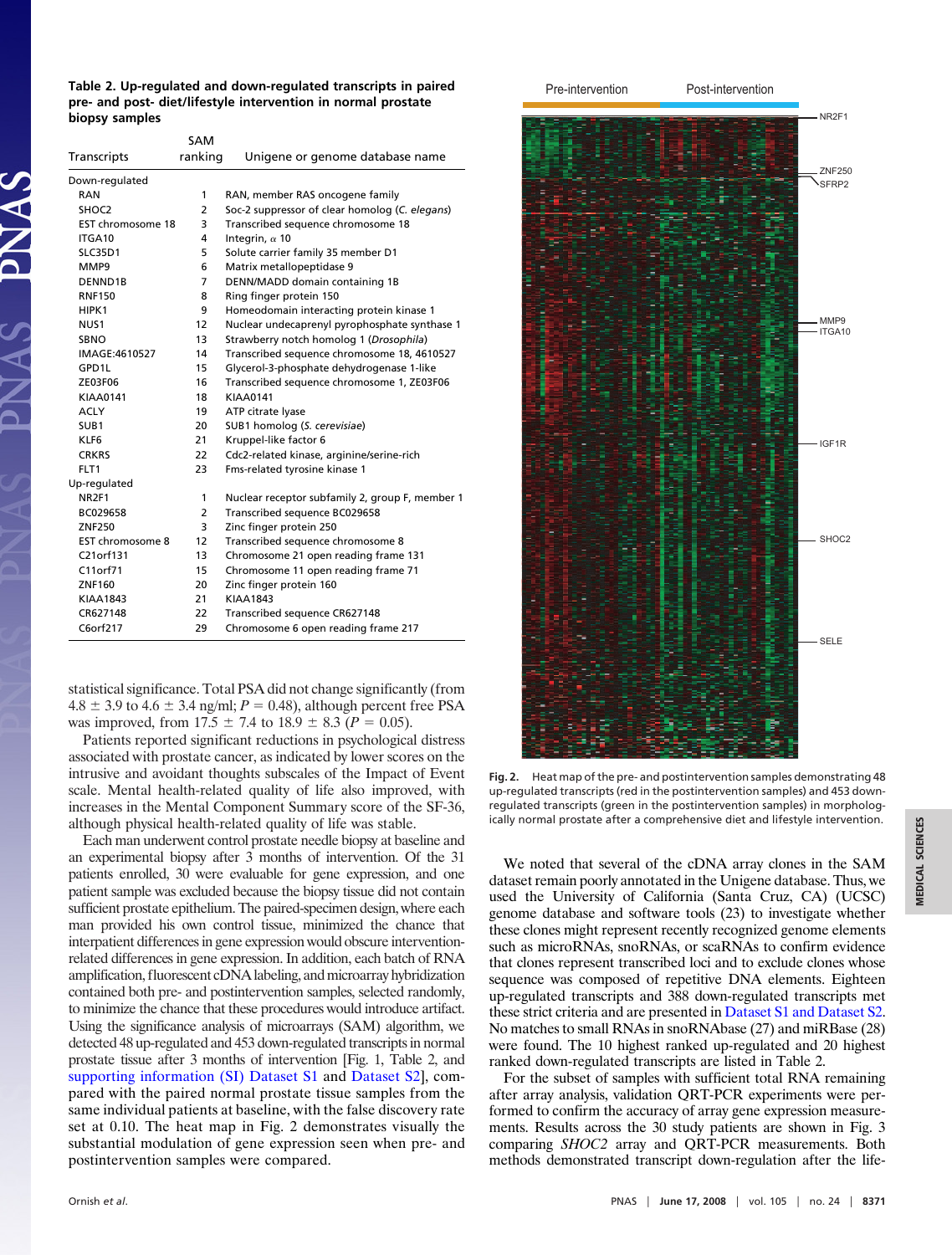

**Fig. 3.** Waterfall plot of ratio of log (base 2) post- versus preintervention of *SHOC2* gene expression comparing microarray (filled bars) to the mean of three independent replicate QRT-PCR (cross-hatched bars) measurements. No QRT-PCR data are shown for 14 of the 30 patients for whom insufficient needle biopsy RNA was available, precluding measurement.

style intervention, and there was no statistical difference between the array and QRT-PCR measurements using the Wilcoxon matched-pairs test.

To gain further insight into the molecular changes occurring in the prostate tissue, we conducted pathway analysis using the PANTHER algorithm (21), which identified significant modulation of biological processes with critical roles in tumorigenesis among the genes down-regulated after intervention (Figs. 3 and 4, Table 3, and [Dataset S3\)](http://www.pnas.org/cgi/data/0803080105/DCSupplemental/Supplemental_PDF#nameddest=SD3). Pathways involved in protein metabolism and modification, intracellular protein traffic, and protein phosphorylation were significantly down-regulated (all  $P < 0.05$ ) (see Fig. 4) and [Dataset S4\)](http://www.pnas.org/cgi/data/0803080105/DCSupplemental/Supplemental_PDF#nameddest=SD2).

## **Discussion**

The GEMINAL study was a prospective pilot trial of diet and lifestyle intervention in men with low-risk prostate cancer. Unlike patients with other tumor types, who must undergo immediate resection, radiation therapy, or, rarely, chemotherapy, low-risk prostate cancers may be observed, providing a unique opportunity for molecular study when men undergo serial biopsy during active surveillance. Similar to previous active surveillance clinical studies (29, 30), our patients reported no adverse events. Referral for definitive surgery or radiation therapy occurred for only one patient, whose follow-up biopsy showed an increased Gleason score of prostate cancer compared with baseline (which was likely due to sampling variability in only 3 months).

Our observations provide molecular hypotheses that may help explain some of the effects of comprehensive lifestyle changes. The imperative to understand these effects has been spurred by the observation in prospective trials that healthy diet and lifestyle



**Fig. 4.** Heat map of the gene ontology group ''Intracellular Protein Traffic'' illustrating the down-regulation of these 31 transcripts. Pre- and postcomprehensive diet and lifestyle intervention samples are indicated.

practices may improve recurrence-free and overall survival in colon cancer (31) and breast cancer (32).

We found a set of *RAS* family oncogenes (*RAN*, *RAB14*, and *RAB8A*) to be down-regulated. In the prostate, RAN (ras-related nuclear protein) may function as an androgen receptor coactivator, and its expression is increased in tumor tissues (33). However, despite the down-regulation of this AR coactivator, androgenregulated PSA in our study was stable comparing baseline with 3-month measurements, both at the RNA level and in serum measurement of total PSA.

The percentage of free PSA was significantly improved when the entire group of 30 participants was analyzed. However, the predictive value of the percentage of free PSA has been validated only in men with a PSA of  $>4$  ng/ml (34–37). As expected, because of the small sample size, our results were not statistically significant when analysis was limited to the 15 of 30 men whose PSA on biopsy day 1 was  $>4$  ng/ml. Therefore, our percentage of free PSA results should be considered exploratory.

Future studies with a control group and/or with longer than 3-month intervention will be needed to see whether the stabilization in PSA or the percentage of PSA modulation we observed can be attributed to an effect of diet and lifestyle on androgen receptor signaling. In future diet and lifestyle intervention trials, it also would be interesting to directly examine the modulation of the activity of the androgen receptor at its target DNA response elements. For example, a trial could be designed to examine whether AR occupancy at response elements within the prostate-specific antigen promoter is modulated by diet and lifestyle intervention. RAN also is known to have effects on the control of DNA

**Table 3. Overrepresented ontology categories in molecular functions and biological processes (***P* **< 0.05) among genes down-regulated after a diet/lifestyle intervention**

|                                     | NCBI: Homo sapiens genes, | GEMINAL down-regulated genes, |          |         |
|-------------------------------------|---------------------------|-------------------------------|----------|---------|
|                                     | number of genes           | number of genes               | Expected | D       |
| <b>Molecular function</b>           |                           |                               |          |         |
| Ligase                              | 468                       | 19                            | 5.72     | 0.007   |
| Ubiquitin-protein ligase            | 523                       | 12                            | 3.09     | 0.014   |
| Membrane traffic protein            | 359                       | 13                            | 4.39     | 0.017   |
| Select regulatory molecule          | 1,190                     | 27                            | 14.55    | 0.049   |
| <b>Biological process</b>           |                           |                               |          |         |
| Protein metabolism and modification | 3,040                     | 69                            | 37.8     | < 0.001 |
| Intracellular protein traffic       | 1,008                     | 31                            | 12.33    | < 0.001 |
| Protein modification                | 1,157                     | 32                            | 14.15    | 0.003   |
| Protein phosphorylation             | 660                       | 20                            | 8.07     | 0.044   |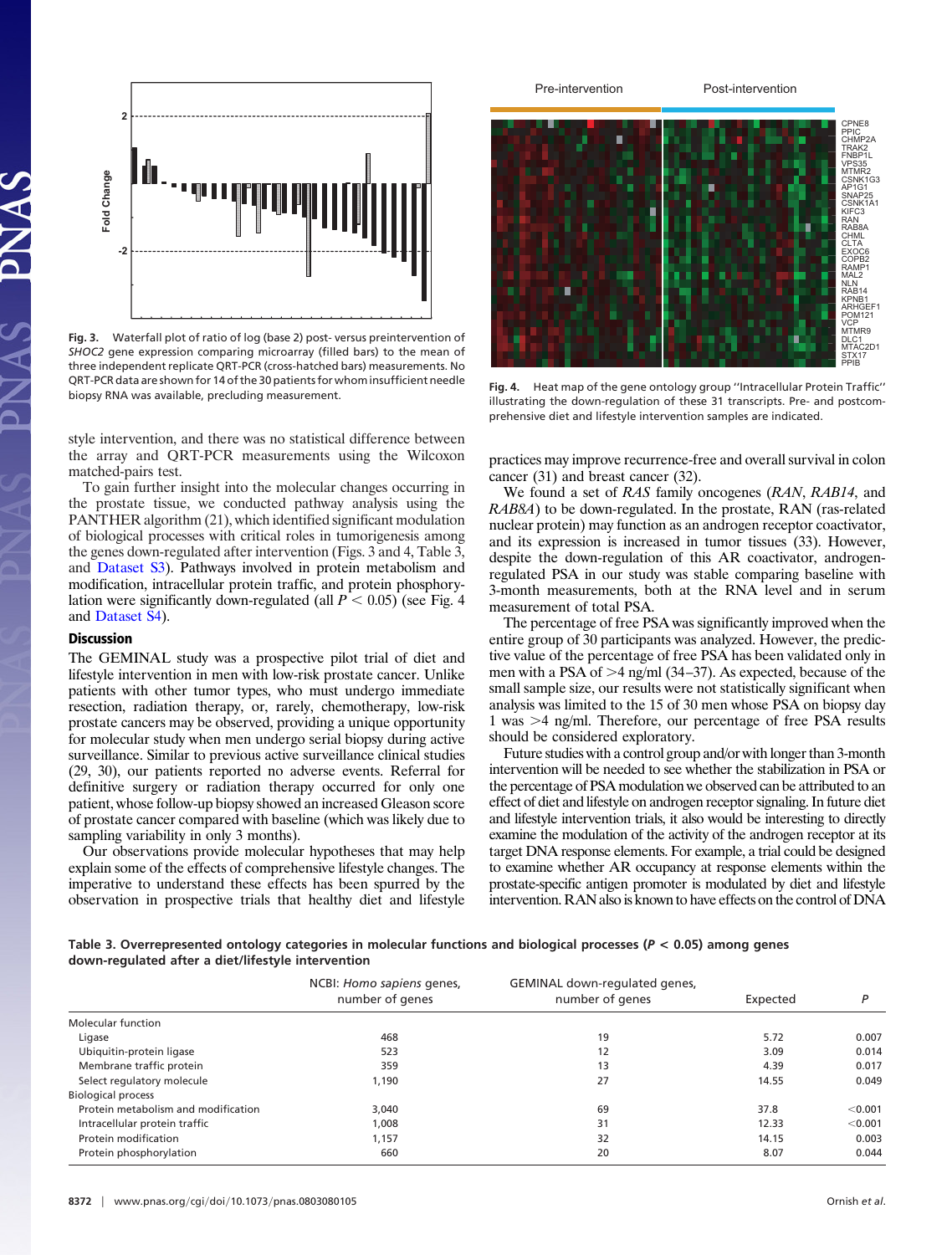synthesis and cell division (38), which suggests that its down-regulation could have antitumor effects independent of its activity in modulating hormone signaling.

We validated the down-regulation of *SHOC2* by QRT-PCR. This gene encodes a protein that is essential in MAPK activation by growth factors (39), but expression levels in human tumors have not been reported previously. SHOC2 is proposed to be an attractive new target of therapeutic intervention in the treatment of the many human malignancies with up-regulated MAPK activity (39).

Several recent studies have examined how nutrition affects gene expression in the context of obesity and metabolic syndrome (40, 41). These investigations (the FUNGENUT study) profiled gene expression in subcutaneous adipose tissue and found downregulation of IGF pathway genes and genes related to fat metabolism. Our results in prostate tissue were very similar; we also found down-regulation of IGF pathway genes [*IGF1 receptor (IGF1R),* phosphoinositide-3-kinase, class 2, α-polypeptide (PIK3C2A), and *forkhead box A2 (FOXA2)*] and down-regulation of fat metabolism genes [*acyl-CoA dehydrogenase, long chain (ACADL),* and *phytanoylCoA 2-hydroxylase (PHYH)*]. In addition, prostate tissue exhibited down-regulation of carbohydrate metabolism genes [*6-phosphofructo-2-kinase (PFKFB1), glycerol-3-phosphate dehydrogenase 1-like (GPD1L),* and *ATP citrate lyase (ACLY)*].

Recent studies also indicate that exercise may influence gene expression (42–44). These studies reported changes in gene expression in leukocytes after moderate or exhaustive exercise, with modulation of genes related to oxidative stress and inflammation. However, GEMINAL results did not include changes related to oxidative stress or inflammation. Differences in GEMINAL versus these exercise study observations may relate to lower intensities of exercise prescribed for our elderly population and tissue-specific differences in the response to exercise.

Two important challenges and opportunities in conducting research in patients with clinically localized prostate tumors were evident in our study. First, many men with low-risk tumors are reluctant to forego definitive treatment, as illustrated by our need to screen 271 men to enroll 31. Second, our analysis was limited to normal prostate tissue because tumor tissue was present on the biopsy specimens of only a minority of patients. Thus, the implications of this study are not limited to men with prostate cancer. Because of the microfocal nature of low-risk prostate tumors and the limitations of ultrasound biopsy guidance, we were unable to precisely match pre- and postintervention tumor samples for individuals in our cohort.

It is important to recognize the limitations of this study. Because of the expense of clinical investigation, it was not feasible to conduct a randomized trial in the absence of data first demonstrating that diet and lifestyle intervention may modulate gene expression. GEMINAL now provides preliminary evidence that prostate gene expression may be modulated by diet and lifestyle and provides the rationale needed to support new randomized controlled trials. Because only one-third of patient biopsies in our study included tumor tissue, we were limited to examining the response of the normal prostate tissue (stroma and epithelium) to the intervention. It will be very important for future work to examine tissue molecular responses to determine whether the normal stroma, tumor stroma, normal epithelium, tumor epithelium, or a combination of these tissues respond to diet and lifestyle changes.

Although we observed a decrease in potential oncogenes such as RAN and SHOC2, suggesting that the effects of the intervention were beneficial, confirmatory studies are needed. One level of confirmation would determine whether the RNA changes observed here are accompanied by parallel changes in protein levels. In addition, our work predicts that functional studies that lower the levels of GEMINAL down-regulated genes should reduce tumor incidence or progression in appropriate animal models.

Future investigations should enroll larger numbers of patients and should include a control group to rule out the theoretical possibility (although never documented) that repeat biopsy could introduce gene expression changes independent of an intervention. Ongoing, randomized trials of diet and lifestyle interventions in men with low-risk prostate cancer, including the Molecular Effects of Nutrition Supplements (MENS) and the Mens Eating and Living Study (MEAL) studies (45), feature control groups. These studies are expected to provide important confirmatory data when they report in future years. With improvements in commercial RNA amplification and oligonucleotide microarray platforms, future studies may adopt these standards to facilitate cross-study comparisons and to comprehensively examine the human transcriptome. The intervention used in our study was complex, and future studies may address which components or combinations of components of the intervention are needed to produce particular molecular effects. In addition, nutrients may produce different phenotypes in patients with different genotypes. For example, one P450 cytochrome allele may metabolize a dietary substrate to a bioactive form, in contrast to another allele that produces an inactive metabolite (46). As more examples of diet–gene interactions are discovered, increased power and sophistication of clinical trials will become possible.

In conclusion, the GEMINAL study suggests that intensive nutrition and lifestyle changes may modulate gene expression in the prostate. Understanding the mechanisms of how comprehensive lifestyle changes affect transcriptional regulation may strengthen efforts to develop effective prevention and treatment strategies for prostate cancer. Larger randomized controlled clinical trials are now warranted to confirm and extend the hypotheses generated by the results of this pilot study and to better understand the relative contribution of each component of the intervention.

## **Materials and Methods**

**Study Subjects and Clinical Assays.** Men with low-risk prostate cancer willing to make comprehensive lifestyle changes gave informed consent under a protocol approved by the University of California San Francisco Institutional Review Board. These patients chose active surveillance rather than conventional treatments for prostate cancer for reasons unrelated to this study. Eligibility criteria included: pathology-confirmed prostate cancer, PSA  $\leq$  10 (or  $<$  15 if there was documented benign prostatic hyperplasia or prostatitis) at the time of screening, Gleason sum  $\leq$ 6 with no pattern 4 or 5, stage T1 or T2a,  $\leq$ 33% of biopsy cores positive, and  $\leq$ 50% of the length of a tumor core positive. Standard clinical assays were used for waist circumference, weight, height, blood pressure, serum lipids, C-reactive protein, and PSA.

**Lifestyle Intervention.** A 3-month comprehensive lifestyle modification was prescribed (13, 14), comprising a 3-day intensive residential retreat, followed by an outpatient phase where participants were in weekly telephone contact with a study nurse. Lifestyle modifications included a low-fat (10% of calories from fat), wholefoods, plant-based diet, stress management 60 min per day (gentle yoga-based stretching, breathing, meditation, imagery, and progressive relaxation), moderate aerobic exercise (walking 30 min per day for 6 days per week), and a 1-h group support session per week. The diet was supplemented with soy (1 daily serving of tofu plus 58 g of a fortified soy protein powdered beverage), fish oil (3 g daily), vitamin E (100 units daily), selenium (200 mg daily), and vitamin C (2 g daily). Participants were provided with all of their food during the intervention period. A registered dietitian, exercise physiologist, clinical psychologist, nurse, and stress management instructor were available for education and counseling.

**Biopsy Processing.** The 18-gauge core needle biopsies were collected, under ultrasound guidance, from each patient before and after the intervention and frozen in OCT medium over dry ice. Then  $14$ - $\mu$ m cryostat sections were processed for H&E staining and cytokeratin immunohistochemistry (cat. no. M0630; DAKO; loss of cytokeratin identifies prostate tumor tissue) (15), and 17 sections were used for RNA preparation on RNEasy columns (Qiagen) guided by the study pathologist. Only areas of normal prostate peripheral-zone tissue containing both stroma and epithelial cells were dissected and processed for RNA.

**RNA Amplification, Labeling, and Arrays.** Briefly, 25–100 ng of total RNA, side-byside with an equal quantity of universal human reference RNA (cat. no. 740000; Stratagene), was linearly amplified through two rounds of modified *in vitro* transcription (16). Randomized amplified RNAs were converted to aminoallyl-modified cDNA,coupledto*N*-hydroxysuccinimidylestersofCy3orCy5(AmershamBiosciences) (17), and hybridized to arrays compriing 20,862 cDNAs (Research Genetics) at 63°C for 12–16 h (18). Slides were then washed and immediately scanned and analyzed with